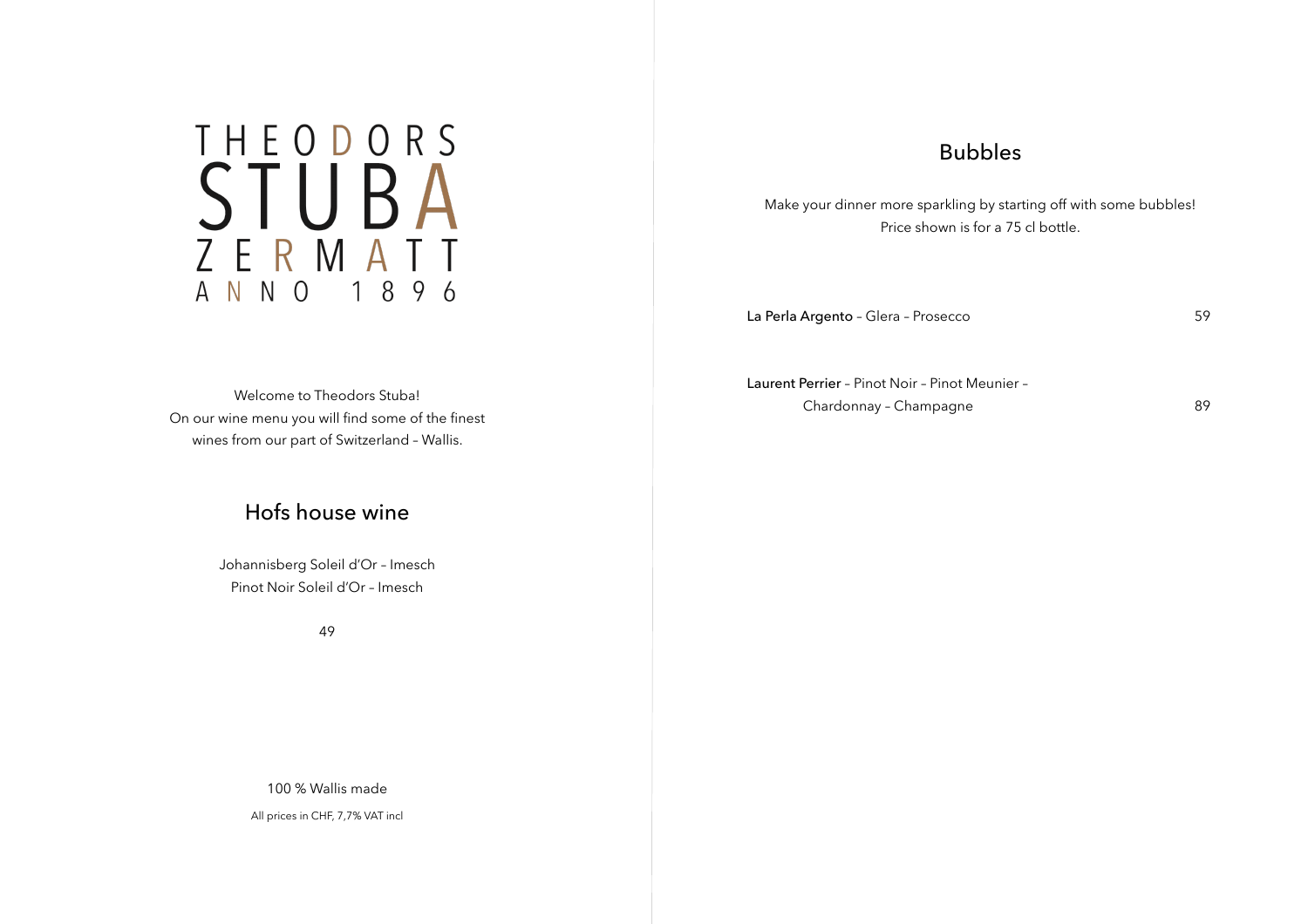# White wine

What suits better to a cheese fondue evening than some white wine? Price shown is for a 75 cl bottle.

| Johannisberg Soleil d'Or - Imesch                                | 49 |
|------------------------------------------------------------------|----|
| <b>Fendant Fin Bec</b> - Cave Fin Bec - Chasselas                | 59 |
| <b>Chardonnay</b> - Germanier                                    | 59 |
| <b>Favi</b> - Favre - Chardonnay - Petit Arvine - Amigne         | 59 |
| Heida Grand Métral - Provins - Savagnin Blanc                    | 62 |
| <b>Ambassadeur Fumé</b> - Gros Rhin de Chamoson - Adrian & Diego |    |
| Mathier - Fendant                                                | 64 |
| <b>Merlot Bianco</b> - Maison Gilliard                           | 65 |
| <b>Petite Arvine</b> - Mathieu                                   | 65 |
| Viognier "Probus" Lux Vina - Domaines Chevaliers                 | 65 |
| <b>Cuvée Madame Rosmarie</b> - Mathier - Petite Arvine -         |    |
| Pinot Blanc - Silvaner - Pinot Gris                              | 69 |

# Glass

| Johannisberg Soleil d'Or - Imesch                             | 8  |
|---------------------------------------------------------------|----|
| <b>Fendant Fin Bec</b> - Cave Fin Bec - Chasselas             | 9  |
| Chardonnay - Germanier                                        | 9  |
| Heida Grand Métral - Provins - Savagnin Blanc                 | 9  |
| Merlot Bianco - Maison Gilliard                               | 9  |
| Petite Arvine - Mathieu                                       | 9  |
|                                                               |    |
| <b>Pinot Noir Soleil d'Or</b> - Imesch                        | 8  |
| Favi - Favre - Pinot Noir - Syrah - Humange Rouge - Diolinoir | 8  |
| <b>Merlot Grand Métral</b> - Provins                          | 9  |
| Fin Bec Dôle - Cave Fin Bec - Pinot Noir - Gamay              | 9  |
| <b>Syrah</b> - Germanier                                      | 9  |
| Humagne Rouge - Cave Corbassière                              | 9  |
|                                                               |    |
| Rose des Vents - Germanier - Pinot Noir - Gamay - Syrah       | 8  |
|                                                               |    |
| Amigne de Vétroz - Germanier                                  | 9  |
| La Perla Argento - Glera - Prosecco                           | 9  |
| Laurent Perrier - Pinot Noir - Pinot Meunier -                |    |
| Chardonnay - Champagne                                        | 13 |